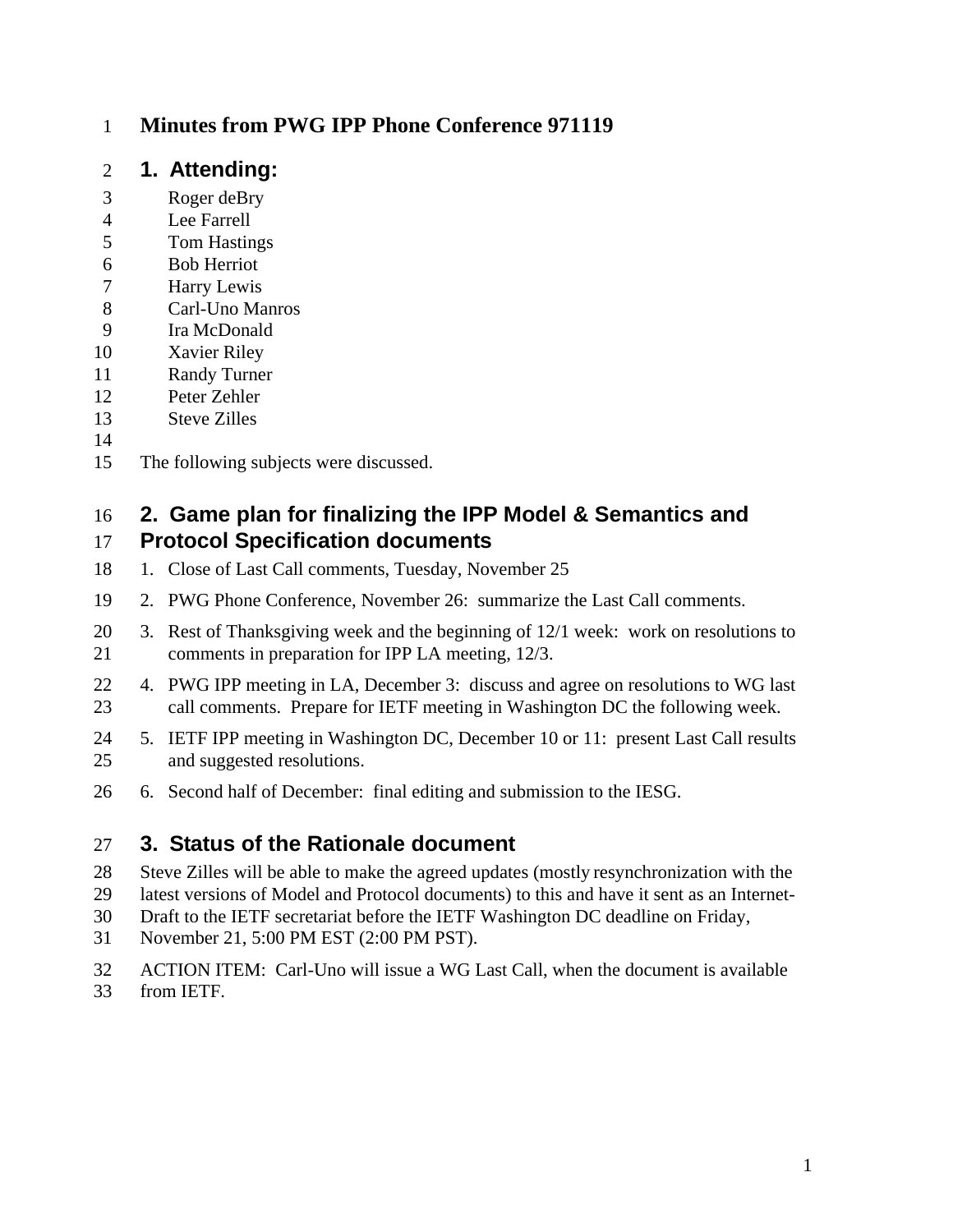## **4. Write up of security discussion from last week**

- Randy is still working on some text to reflect our previous discussion on security
- implications due to changes in the latest TLS spec. He will call Scott for help on which
- section (3.1.5 or 8) in the Model document to update.
- ACTION ITEM: Randy expects to have it out this week to the DL as part of the Last Call comments.

# **5. MIME type definition for application/ipp**

- There might be a need to update our current description to allow application/ipp to be
- sent over ESMTP. We may need to allow the Model attributes that are transmitted as
- HTTP headers to be in the body when using ESMTP.
- ACTION ITEM: Ira will look into this further.

# **6. Suggestion for improved text on operation processing**

### **procedures (section 15.3 in the Model document)**

- The contribution from Tom, Bob, and Scott on validation of attributes in operations was
- briefly reviewed and discussed. It was agreed not to add new response group, but instead
- to return unsupported Operation attributes and Job Template attributes in the same
- Unsupported Attributes group. The response group will be renamed in the protocol
- document to remove the word "job" from the name (and to agree with the Model
- document). As a consequence, we agreed that the names of Operation attributes and Job
- Template attributes shall be unique, i.e., the same name will not be used for an Operation
- attribute and a Job Template attribute. The same name can be used for Operation
- attributes and Job Description attributes when the Operation attribute is being supplied to
- initialize the Job Description attribute.
- ACTION ITEM: Tom, Bob, and Scott will make a couple of revisions and re-issue the proposal to the DL as part of the Last Call comments.

## **7. Discussion about length boundaries for text strings (from recent DL discussion)**

- Everybody seemed to agree that we want to have maximum lengths for all attribute
- syntaxes (see section 4.1 in the Model document), including the 'uri' attribute syntax, even
- if HTTP has not set such limits (pointed out by Larry Masinter). We have to make it
- explicit what the lengths mean and whether they apply to server, client or both. We
- reaffirmed that IPP is intended to be implemented by low-end printers that don't spool, as
- well as devices and servers that do spool. Therefore, these length conformance
- requirements need to be carefully reviewed as part of the WG last call.
- We reaffirmed that the maximums for read-write attributes required a conforming IPP
- object to support the full maximum length without truncation. There was concern that the
- current maximum for the 'text' attribute syntax of 4095 octets was too large. A maximum
- of 1023 was suggested, but no consensus was reached. The only read-write 'text' attribute